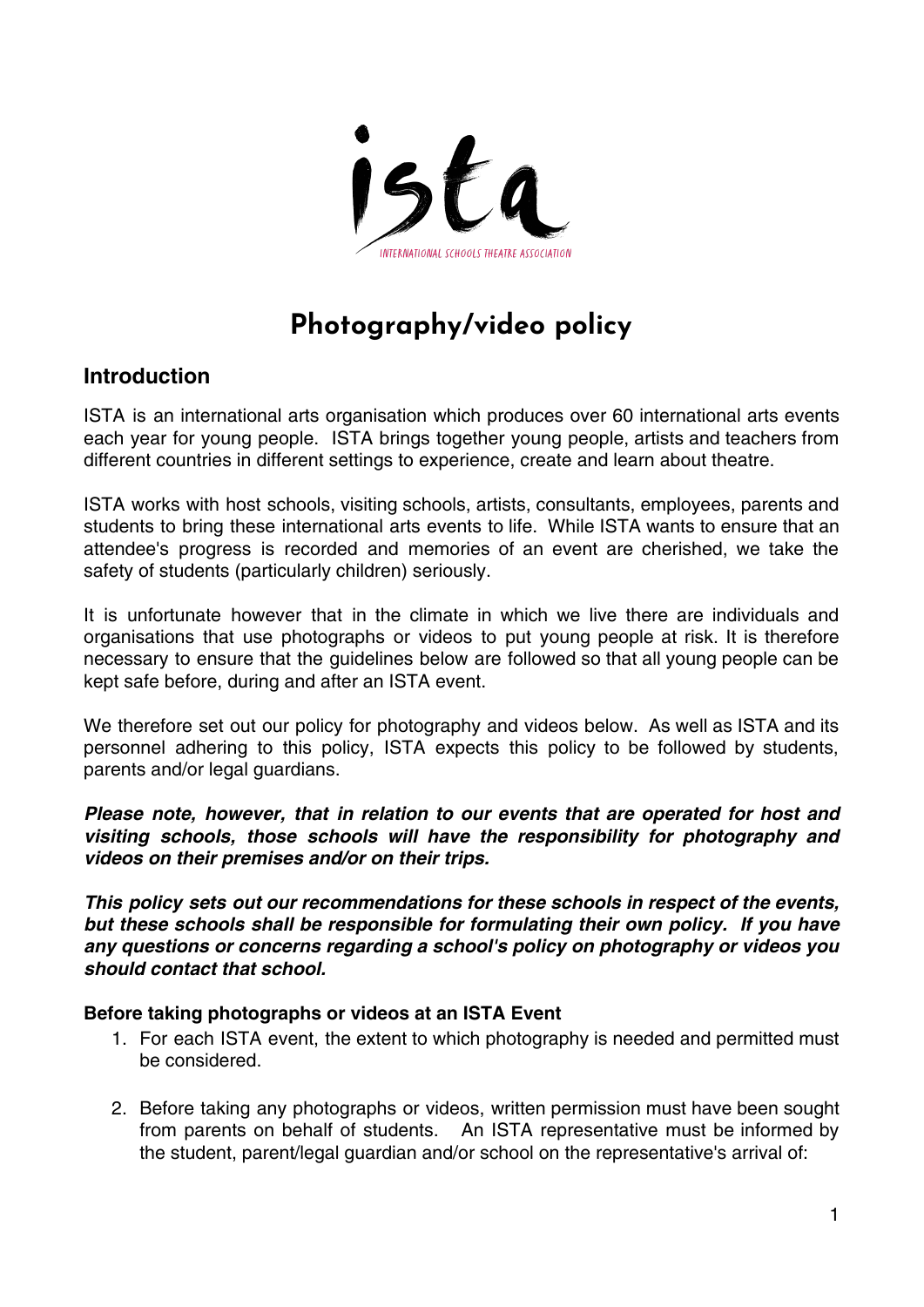- a. any student that does not have permission to have their photographs/videos taken; and
- b. any student under a court order not to have photographs/videos taken and/or published, so that the ISTA representative can factor this into the event and can inform other relevant personnel and organisers. Please note that visiting schools and host schools are required to adhere to this part of the policy.
- 3. A student that has withheld their consent should be informed that while no close up photographs of that student will be taken, photographs with their incidental inclusion may not be completely prevented.
- 4. Where photography or videos are prohibited, this must be verbally informed to the students and/or the audience (as applicable) at the beginning of the event.
- 5. We would recommend that students are made aware by parents/legal guardians and/or schools of the public nature of social media and students should not be adding photographs or videos of other students they do not know on their own social media accounts.

#### **During and after an ISTA event**

Where photographs and videos are permitted during an ISTA event, the following procedures must be followed.

- 1. Establish the type of photographs or videos that appropriately represent the organisation (ISTA/school etc.) and the activity, and think carefully about any photographs showing attendees that would be appropriate online or in a publication.
- 2. Never supply the full name(s) or personal details of a student along with the image(s).
- 3. Only use photographs or videos of students in suitable dress. There are many activities that take place at an ISTA event, but some involve different movements or more intimate activities etc. and these may present a higher risk for potential misuse than others. Photographs or videos of these activities should:
	- a. focus on the activity rather than a particular person;
	- b. avoid showing the full face and body of an attendee; and
	- c. avoid publishing simultaneous photos of the same person to minimise the risk that a student is under a court order prohibiting their photo from being published.
- 4. Apply common sense when taking photographs or videos do not take any that could put any student at risk. Appropriate photographs or videos may be used by ISTA including on its website, official social media pages and publications.
- 5. Photographs and videos that have not been published must be stored and